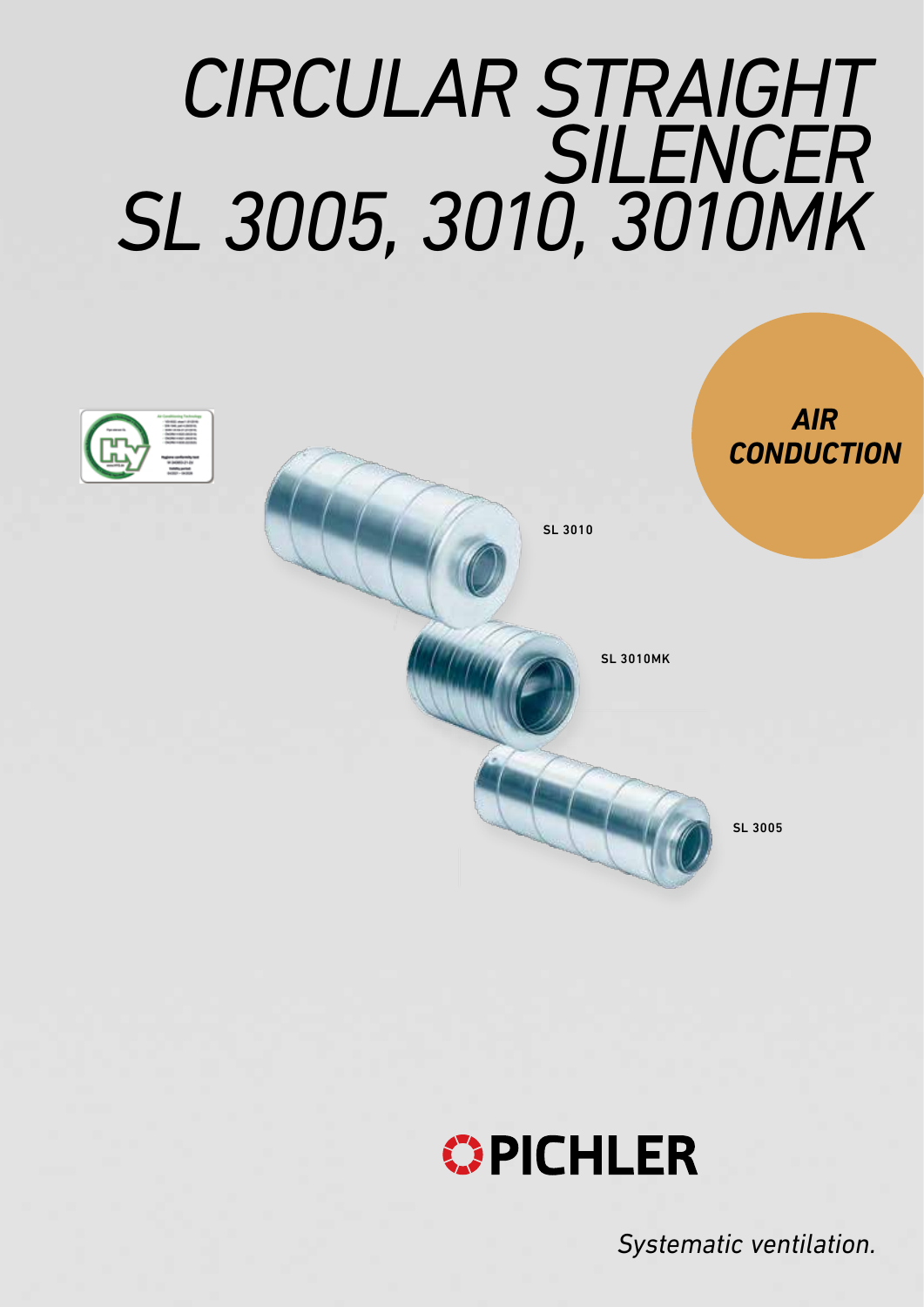## **Product description SL 3005**

#### CIRCULAR STRAIGHT SILENCER WITH 50 MM INSULATION - SL 3005

Circular straight silencer made from galvanized steel. Outer sheet casing is a spirally folded pipe with an inner sheet casing made from perforated plates, intermediate insulation made from mineral wool and wear-resistant cover. Pipe ends with end caps and connecting stubs for plug-in fitting.

#### *On request:*

• Hygienic design: The ends are sealed with foil. Design with glass silk instead of glass nonwoven.





## **Technical data**

|                |             |             |          |                |                | Attenuation in dB for the average frequency Hz |                  |     |      |          |      |      |  |
|----------------|-------------|-------------|----------|----------------|----------------|------------------------------------------------|------------------|-----|------|----------|------|------|--|
| Item no.       | Ød1<br>(mm) | Ødy<br>(mm) | $l$ (mm) | Weight<br>(kg) | 63             | 125                                            | 250              | 500 | 1000 | 2000     | 4000 | 8000 |  |
| 11SL3005008006 | 80          | 180         | 600      | 3,73           | 3              | 9                                              | 16               | 28  | 46   | 53       | 46   | 25   |  |
| 11SL3005008009 | 80          | 180         | 900      | 5,49           | 4              | 5                                              | 20               | 36  | 56   | 57       | 58   | 41   |  |
| 11SL3005010006 | 100         | 200         | 600      | 4,80           | 3              | 8                                              | 13               | 25  | 40   | 50       | 40   | 21   |  |
| 11SL3005010009 | 100         | 200         | 900      | 6,25           | 3              | 5                                              | 18               | 33  | 53   | 55       | 48   | 28   |  |
| 11SL3005010012 | 100         | 200         | 1200     | 7,89           | 3              | 6                                              | 22               | 39  | 60   | 61       | 53   | 33   |  |
| 11SL3005010015 |             |             |          |                |                |                                                |                  |     |      |          |      |      |  |
| 11SL3005012506 | 125         | 224         | 600      | 5,18           | $\overline{2}$ | $\overline{7}$                                 | 12               | 23  | 39   | 47       | 32   | 18   |  |
| 11SL3005012509 | 125         | 224         | 900      | 7,38           | $\mathbb O$    | 3                                              | 16               | 29  | 53   | 52       | 39   | 24   |  |
| 11SL3005012512 | 125         | 224         | 1200     | 9,05           | 0              | 3                                              | 18               | 37  | 60   | 59       | 52   | 28   |  |
| 11SL3005012515 |             |             |          |                |                |                                                |                  |     |      |          |      |      |  |
| 11SL3005015006 |             |             |          |                |                |                                                |                  |     |      |          |      |      |  |
| 11SL3005015009 |             |             |          |                |                |                                                |                  |     |      |          |      |      |  |
| 11SL3005016006 | 160         | 250         | 600      | 6,30           | 3              | 4                                              | 8                | 21  | 37   | $40^{1}$ | 22   | 14   |  |
| 11SL3005016009 | 160         | 250         | 900      | 8,88           | $\mathbb O$    | 4                                              | 12               | 27  | 46   | 51       | 29   | 20   |  |
| 11SL3005016012 | 160         | 250         | 1200     | 11,10          | 0              | 3                                              | 14               | 34  | 51   | 53       | 33   | 18   |  |
| 11SL3005016015 |             |             |          |                |                |                                                |                  |     |      |          |      |      |  |
| 11SL3005018009 |             |             |          |                |                |                                                |                  |     |      |          |      |      |  |
| 11SL3005020006 | 200         | 300         | 600      | 7,54           | $\overline{2}$ | 4                                              | 8                | 20  | 31   | 32       | 20   | 15   |  |
| 11SL3005020009 | 200         | 300         | 900      | 10,70          | $\mathbf{0}$   | 4                                              | 10               | 25  | 32   | 40       | 24   | 18   |  |
| 11SL3005020012 | 200         | 300         | 1200     | 13,30          | $\theta$       | 4                                              | 13               | 32  | 51   | 48       | 28   | 17   |  |
| 11SL3005020015 |             |             |          |                |                |                                                |                  |     |      |          |      |      |  |
| 11SL3005025006 | 250         | 355         | 600      | 9,30           | $\mathbf{1}$   | $\overline{2}$                                 | $\boldsymbol{6}$ | 15  | 37   | 25       | 15   | 14   |  |
| 11SL3005025009 | 250         | 355         | 900      | 12,80          | $\mathbf{0}$   | $\overline{2}$                                 | 8                | 22  | 37   | 34       | 18   | 16   |  |
| 11SL3005025012 | 250         | 355         | 1200     | 16,50          | $\mathbb O$    | $\overline{2}$                                 | 10               | 27  | 42   | 39       | 20   | 18   |  |
| 11SL3005025015 |             |             |          |                |                |                                                |                  |     |      |          |      |      |  |

*Stainless steel or aluminium on request.*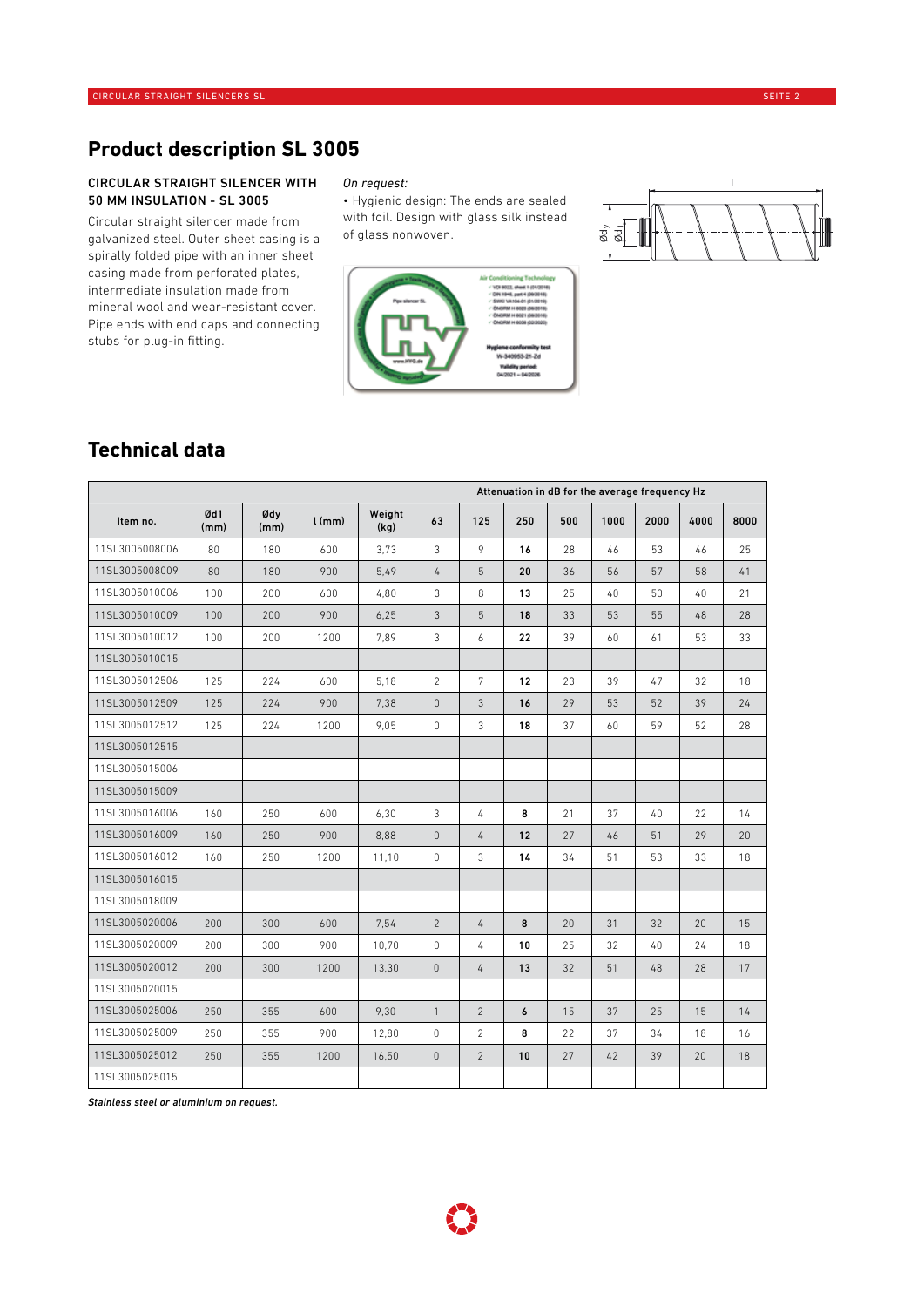|                |             |             |          |                | Attenuation in dB for the average frequency Hz |     |     |     |      |      |      |      |
|----------------|-------------|-------------|----------|----------------|------------------------------------------------|-----|-----|-----|------|------|------|------|
| Item no.       | Ød1<br>(mm) | Ødy<br>(mm) | $l$ (mm) | Weight<br>(kg) | 63                                             | 125 | 250 | 500 | 1000 | 2000 | 4000 | 8000 |
| 11SL3005031506 | 315         | 450         | 600      | 12.70          | 3                                              | 3   | 7   | 12  | 17   | 14   | 11   | 10   |
| 11SL3005031509 | 315         | 450         | 900      | 17.70          |                                                | 3   | 9   | 17  | 25   | 20   | 14   | 13   |
| 11SL3005031512 | 315         | 450         | 1200     | 23.00          | $\overline{2}$                                 | 3   | 12  | 24  | 37   | 23   | 17   | 15   |
| 11SL3005031515 |             |             |          |                |                                                |     |     |     |      |      |      |      |
| 11SL3005035509 |             |             |          |                |                                                |     |     |     |      |      |      |      |
| 11SL3005040009 |             |             |          |                |                                                |     |     |     |      |      |      |      |

*Stainless steel or aluminium on request.*



## **Pressure loss diagram SL(H) 3005**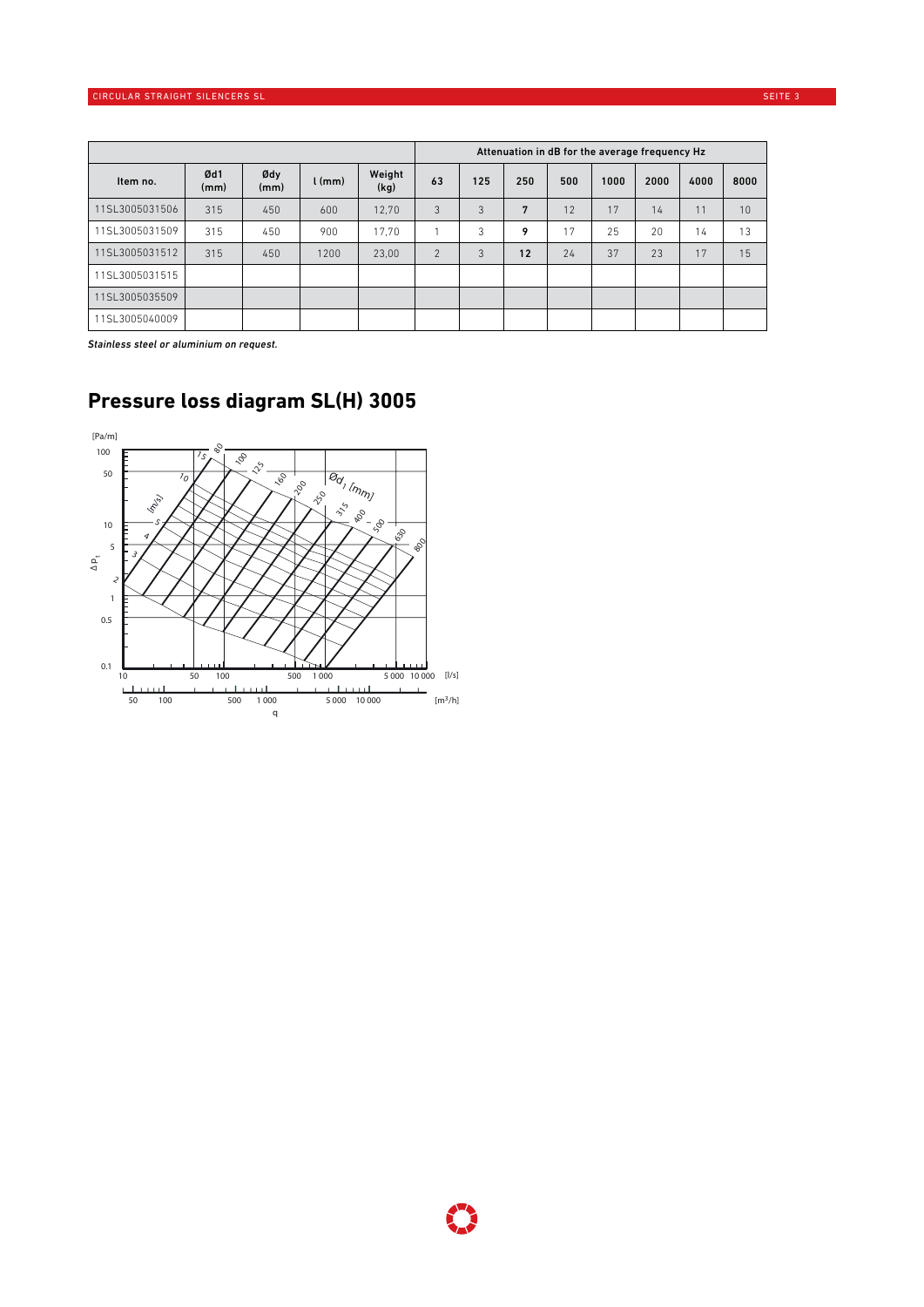## **Product description SL 3010**

#### CIRCULAR STRAIGHT SILENCER WITH 100 MM INSULATION - SL 3010

Circular straight silencer made from galvanized steel. Outer sheet casing is a spirally folded pipe with an inner sheet casing made from perforated plates, intermediate insulation made from mineral wool and wear-resistant cover. Pipe ends with end caps and connecting stubs for plug-in fitting.

#### *On request:*

• Hygienic design: The ends are sealed with foil. Design with glass silk instead of glass nonwoven.





### **Technical data**

|                |             |             |          |                |                 | Attenuation in dB for the average frequency Hz |     |     |      |      |      |      |  |
|----------------|-------------|-------------|----------|----------------|-----------------|------------------------------------------------|-----|-----|------|------|------|------|--|
| Item no.       | Ød1<br>(mm) | Ødy<br>(mm) | $l$ (mm) | Weight<br>(kg) | 63              | 125                                            | 250 | 500 | 1000 | 2000 | 4000 | 8000 |  |
| 11SL3010008009 | 80          | 280         | 900      | 10,20          | 8               | 14                                             | 29  | 38  | 58   | 57   | 55   | 39   |  |
| 11SL3010010006 | 100         | 300         | 600      | 8,20           | 6               | 10                                             | 19  | 28  | 38   | 47   | 33   | 18   |  |
| 11SL3010010009 | 100         | 300         | 900      | 12,60          | 8               | 14                                             | 26  | 37  | 54   | 52   | 45   | 25   |  |
| 11SL3010010012 | 100         | 300         | 1200     | 15,30          | $7\overline{ }$ | 15                                             | 30  | 38  | 58   | 55   | 50   | 30   |  |
| 11SL3010010015 |             |             |          |                |                 |                                                |     |     |      |      |      |      |  |
| 11SL3010012506 | 125         | 315         | 600      | 8.60           | 6               | 10                                             | 19  | 28  | 39   | 42   | 28   | 17   |  |
| 11SL3010012509 | 125         | 315         | 900      | 13,40          | 3               | 11                                             | 26  | 36  | 52   | 47   | 40   | 24   |  |
| 11SL3010012512 | 125         | 315         | 1200     | 16,70          | 6               | 10                                             | 29  | 37  | 54   | 53   | 47   | 27   |  |
| 11SL3010012515 |             |             |          |                |                 |                                                |     |     |      |      |      |      |  |
| 11SL3010015009 |             |             |          |                |                 |                                                |     |     |      |      |      |      |  |
| 11SL3010016003 | 160         | 355         | 300      | 6.30           | 4               | 4                                              | 8   | 13  | 17   | 23   | 15   | 10   |  |
| 11SL3010016006 | 160         | 355         | 600      | 10,70          | 5               | 8                                              | 15  | 23  | 31   | 40   | 22   | 16   |  |
| 11SL3010016009 | 160         | 355         | 900      | 14,90          | 3               | 9                                              | 21  | 32  | 47   | 52   | 29   | 19   |  |
| 11SL3010016012 | 160         | 355         | 1200     | 19,80          | 4               | 10                                             | 29  | 34  | 49   | 53   | 30   | 18   |  |
| 11SL3010016015 |             |             |          |                |                 |                                                |     |     |      |      |      |      |  |
| 11SL3010020006 | 200         | 400         | 600      | 13,00          | 2               | 6                                              | 15  | 18  | 27   | 29   | 19   | 15   |  |
| 11SL3010020009 | 200         | 400         | 900      | 17.40          | 2               | $7\overline{ }$                                | 21  | 26  | 40   | 39   | 24   | 18   |  |
| 11SL3010020012 | 200         | 400         | 1200     | 22,20          | 3               | 9                                              | 27  | 34  | 48   | 45   | 27   | 17   |  |
| 11SL3010020015 |             |             |          |                |                 |                                                |     |     |      |      |      |      |  |
| 11SL3010025006 | 250         | 450         | 600      | 15,40          | $\mathbf{1}$    | 5                                              | 13  | 16  | 23   | 25   | 15   | 13   |  |
| 11SL3010025009 | 250         | 450         | 900      | 20,50          | $\mathbf{1}$    | 5                                              | 18  | 25  | 35   | 31   | 17   | 16   |  |
| 11SL3010025012 | 250         | 450         | 1200     | 26,20          | 3               | $7\overline{ }$                                | 21  | 29  | 41   | 39   | 20   | 18   |  |
| 11SL3010025015 |             |             |          |                |                 |                                                |     |     |      |      |      |      |  |

*Stainless steel or aluminium on request.*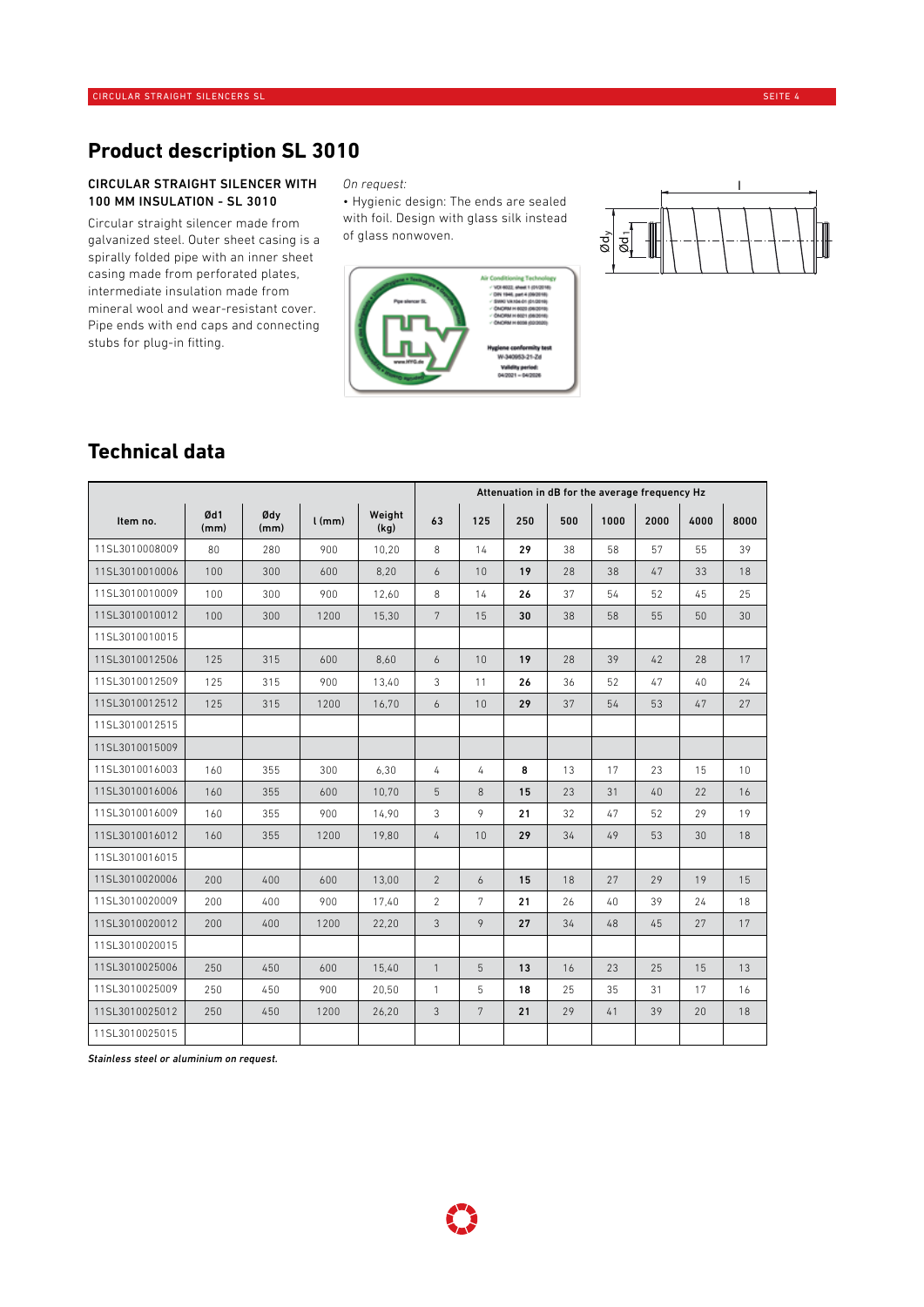#### CIRCULAR STRAIGHT SILENCERS SL SEITE 5 SEITE 5 SEITE SEITE SEITE SEITE SEITE SEITE SEITE SEITE SEITE SEITE SEI

|                |             |             |          |                | Attenuation in dB for the average frequency Hz |                 |     |     |      |      |      |                |
|----------------|-------------|-------------|----------|----------------|------------------------------------------------|-----------------|-----|-----|------|------|------|----------------|
| Item no.       | Ød1<br>(mm) | Ødy<br>(mm) | $l$ (mm) | Weight<br>(kg) | 63                                             | 125             | 250 | 500 | 1000 | 2000 | 4000 | 8000           |
| 11SL3010031506 | 315         | 500         | 600      | 16,70          | $\overline{2}$                                 | 4               | 8   | 11  | 16   | 15   | 11   | 11             |
| 11SL3010031509 | 315         | 500         | 900      | 22,80          | 3                                              | 5               | 12  | 15  | 24   | 21   | 14   | 13             |
| 11SL3010031512 | 315         | 500         | 1200     | 29,80          | 3                                              | $7\overline{ }$ | 16  | 21  | 32   | 26   | 17   | 15             |
| 11SL3010031515 |             |             |          |                |                                                |                 |     |     |      |      |      |                |
| 11SL3010035506 |             |             |          |                |                                                |                 |     |     |      |      |      |                |
| 11SL3010035509 |             |             |          |                |                                                |                 |     |     |      |      |      |                |
| 11SL3010035512 |             |             |          |                |                                                |                 |     |     |      |      |      |                |
| 11SL3010035515 |             |             |          |                |                                                |                 |     |     |      |      |      |                |
| 11SL3010040006 | 400         | 600         | 600      | 23.00          | $\mathbf{1}$                                   | 3               | 6   | 9   | 13   | 13   | 9    | 8              |
| 11SL3010040009 | 400         | 600         | 900      | 33,60          | $\mathbf{1}$                                   | 4               | 10  | 14  | 21   | 18   | 12   | 11             |
| 11SL3010040012 | 400         | 600         | 1200     | 42,90          | $\overline{c}$                                 | $\overline{7}$  | 12  | 19  | 27   | 24   | 15   | 13             |
| 11SL3010040015 |             |             |          |                |                                                |                 |     |     |      |      |      |                |
| 11SL3010045006 |             |             |          |                |                                                |                 |     |     |      |      |      |                |
| 11SL3010045009 |             |             |          |                |                                                |                 |     |     |      |      |      |                |
| 11SL3010045012 |             |             |          |                |                                                |                 |     |     |      |      |      |                |
| 11SL3010045015 |             |             |          |                |                                                |                 |     |     |      |      |      |                |
| 11SL3010050006 |             |             |          |                |                                                |                 |     |     |      |      |      |                |
| 11SL3010050009 | 500         | 710         | 900      | 38,90          | $\overline{2}$                                 | 5               | 8   | 12  | 15   | 14   | 12   | 10             |
| 11SL3010050012 | 500         | 710         | 1200     | 50,40          | 3                                              | 6               | 12  | 18  | 21   | 17   | 14   | 12             |
| 11SL3010050015 |             |             |          |                |                                                |                 |     |     |      |      |      |                |
| 11SL3010056006 |             |             |          |                |                                                |                 |     |     |      |      |      |                |
| 11SL3010056009 |             |             |          |                |                                                |                 |     |     |      |      |      |                |
| 11SL3010056012 |             |             |          |                |                                                |                 |     |     |      |      |      |                |
| 11SL3010063006 |             |             |          |                |                                                |                 |     |     |      |      |      |                |
| 11SL3010063009 | 630         | 800         | 900      | 49,90          | $\mathbf{1}$                                   | 5               | 8   | 11  | 11   | 12   | 9    | $\overline{7}$ |
| 11SL3010063012 | 630         | 800         | 1200     | 61,40          | 3                                              | 5               | 11  | 16  | 15   | 15   | 11   | 9              |
| 11SL3010063015 |             |             |          |                |                                                |                 |     |     |      |      |      |                |
| 11SL3010071009 | 710         | 900         | 900      | 84,80          | $\sqrt{3}$                                     | 5               | 8   | 11  | 11   | 11   | 9    | 6              |
| 11SL3010071015 | 710         | 900         | 1500     | 104,00         | 3                                              | 5               | 10  | 14  | 13   | 13   | 11   | 8              |

*Stainless steel or aluminium on request.*

## **Pressure loss diagram SL 3010**



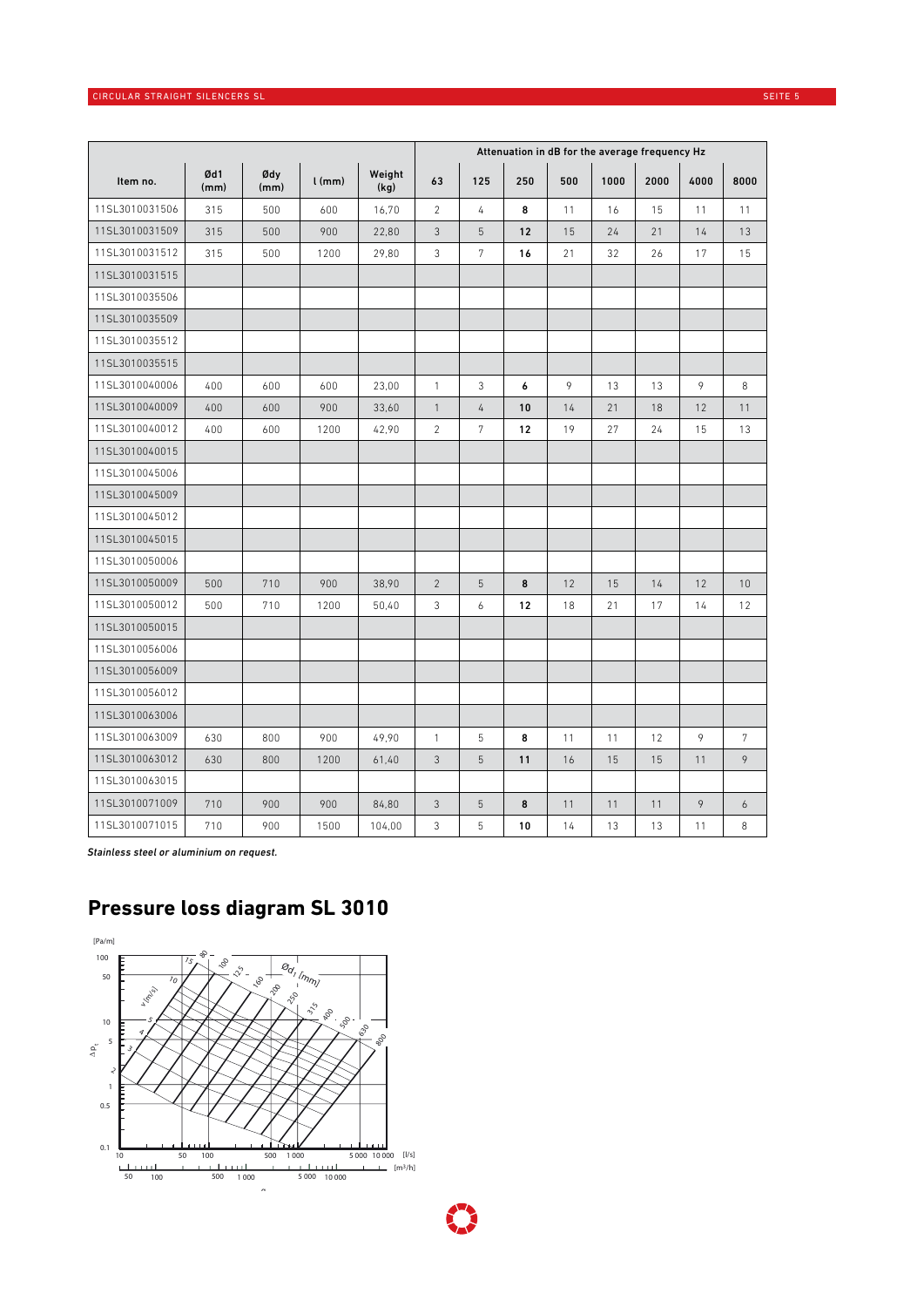## **Product description SL 3010MK**

#### CIRCULAR STRAIGHT SILENCER WITH BAFFLE - SL 3010MK

Circular straight silencer made from galvanized steel. Outer sheet casing is a spirally folded pipe with an inner sheet casing made from perforated plates,

intermediate insulation made from mineral wool and wear-resistant cover. Provided with a 100 mm thick baffle for better attenuation. Pipe ends with end caps and connecting stubs for plug-in fitting.



## **Technical data**

|                  |             |             |          |                | Attenuation in dB for the average frequency Hz |     |     |     |      |      |      |      |
|------------------|-------------|-------------|----------|----------------|------------------------------------------------|-----|-----|-----|------|------|------|------|
| Item no.         | Ød1<br>(mm) | Ødy<br>(mm) | $l$ (mm) | Weight<br>(kg) | 63                                             | 125 | 250 | 500 | 1000 | 2000 | 4000 | 8000 |
| 11SL3010MK031506 | 315         | 500         | 600      | 19,50          | 4                                              | 6   | 12  | 19  | 27   | 34   | 30   | 20   |
| 11SL3010MK031509 | 315         | 500         | 900      | 27.40          | 4                                              | 7   | 17  | 29  | 38   | 46   | 34   | 23   |
| 11SL3010MK031512 | 315         | 500         | 1200     | 36,10          | 5                                              | 11  | 23  | 36  | 47   | 58   | 40   | 28   |
|                  |             |             |          |                |                                                |     |     |     |      |      |      |      |
| 11SL3010MK040006 | 400         | 600         | 600      | 26,30          | 1                                              | 5   | 9   | 16  | 22   | 29   | 20   | 15   |
| 11SL3010MK040009 | 400         | 600         | 900      | 38,80          | 1                                              | 6   | 15  | 19  | 28   | 37   | 23   | 18   |
| 11SL3010MK040012 | 400         | 600         | 1200     | 50,30          | 5                                              | 9   | 22  | 30  | 42   | 48   | 29   | 22   |
|                  |             |             |          |                |                                                |     |     |     |      |      |      |      |
| 11SL3010MK050009 | 500         | 710         | 900      | 45.40          | $\overline{2}$                                 | 6   | 13  | 19  | 27   | 30   | 20   | 15   |
| 11SL3010MK050012 | 500         | 700         | 1200     | 57.80          | 5                                              | 8   | 17  | 26  | 35   | 38   | 23   | 18   |
|                  |             |             |          |                |                                                |     |     |     |      |      |      |      |
| 11SL3010MK063009 | 630         | 800         | 900      | 57,70          | 1                                              | 6   | 11  | 18  | 24   | 25   | 16   | 13   |
| 11SL3010MK063012 | 630         | 800         | 1200     | 73.10          | 3                                              | 9   | 15  | 24  | 31   | 28   | 18   | 14   |
| 11SL3010MK063015 | 630         | 800         | 1500     | 91,00          | 5                                              | 11  | 19  | 24  | 33   | 31   | 19   | 15   |
|                  |             |             |          |                |                                                |     |     |     |      |      |      |      |
| 11SL3010MK080012 | 800         | 1000        | 1200     | 99.00          | 4                                              | 6   | 11  | 16  | 24   | 22   | 15   | 11   |
| 11SL3010MK080015 | 800         | 1000        | 1500     | 123,00         | 4                                              | 6   | 14  | 18  | 27   | 24   | 17   | 12   |

*Stainless steel or aluminium on request.*

## **Pressure loss diagram SL 3010MK**

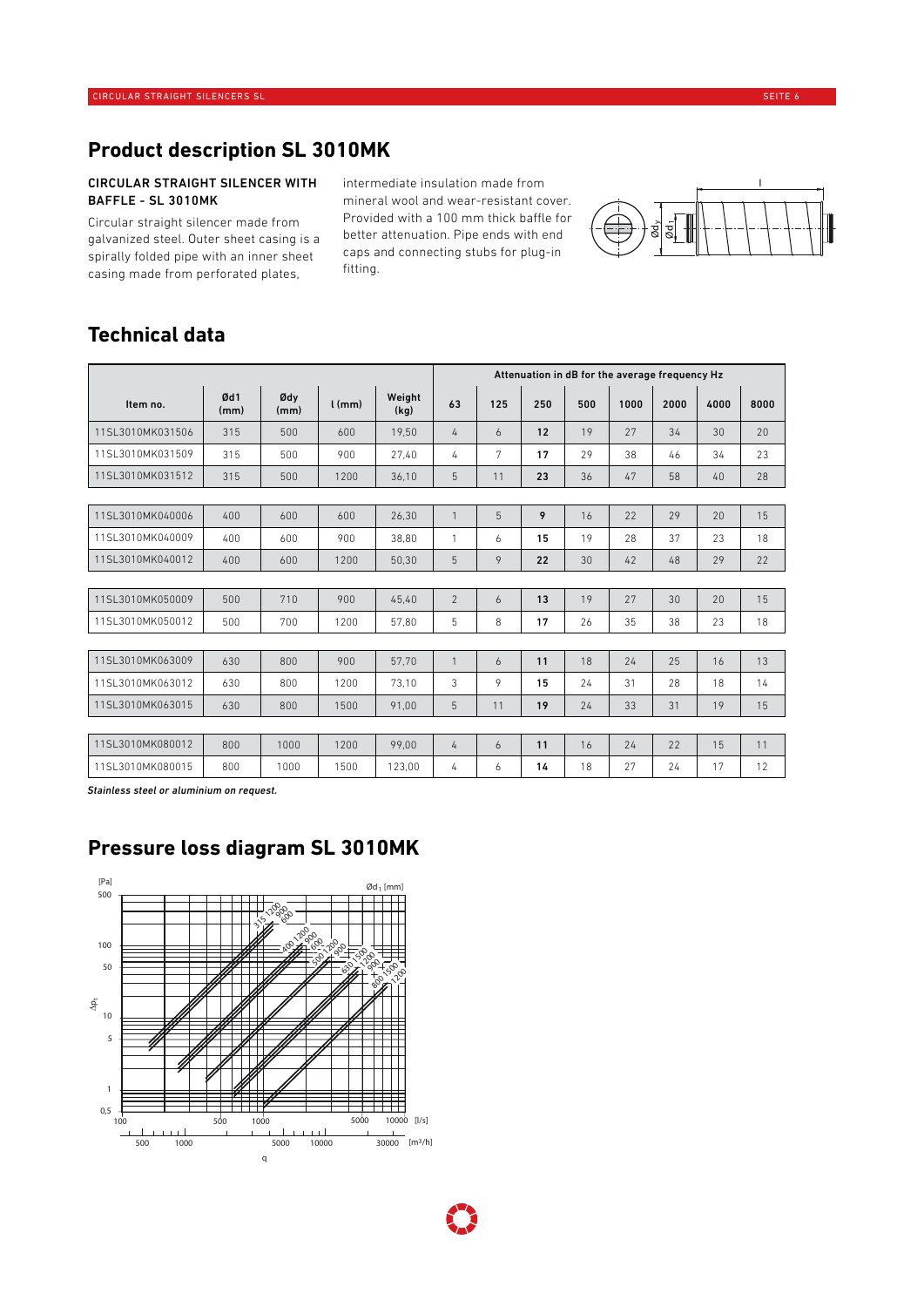## **Notiz**